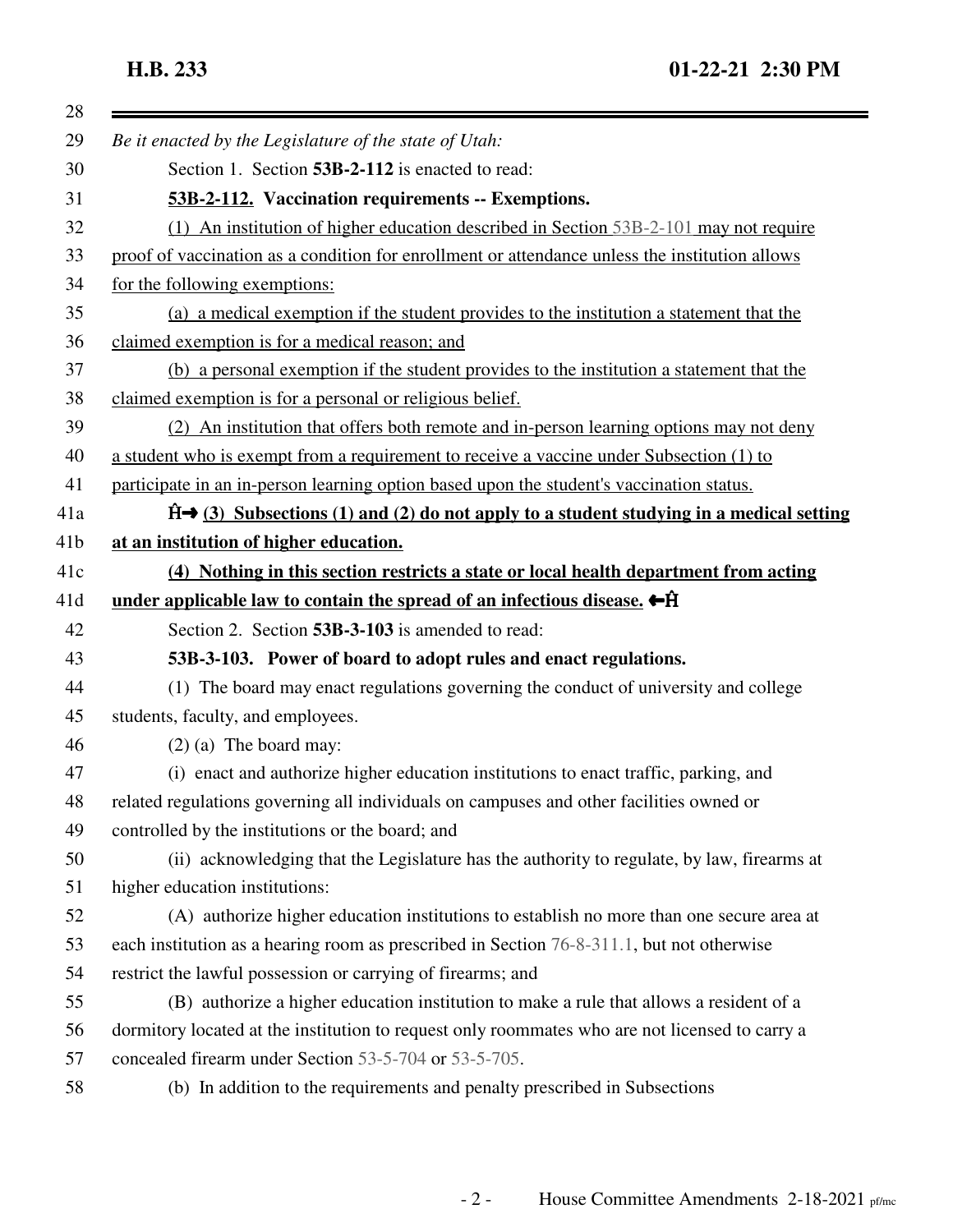## **01-22-21 2:30 PM H.B. 233**

| 59  | $76-8-311.1(3)$ , (4), (5), and (6), the board shall make rules to ensure that:                   |
|-----|---------------------------------------------------------------------------------------------------|
| 60  | (i) reasonable means such as mechanical, electronic, x-ray, or similar devices are used           |
| 61  | to detect firearms, ammunition, or dangerous weapons contained in the personal property of or     |
| 62  | on the person of any individual attempting to enter a secure area hearing room;                   |
| 63  | (ii) an individual required or requested to attend a hearing in a secure area hearing             |
| 64  | room is notified in writing of the requirements related to entering a secured area hearing room   |
| 65  | under this Subsection $(2)(b)$ and Section 76-8-311.1;                                            |
| 66  | (iii) the restriction of firearms, ammunition, or dangerous weapons in the secure area            |
| 67  | hearing room is in effect only during the time the secure area hearing room is in use for         |
| 68  | hearings and for a reasonable time before and after its use; and                                  |
| 69  | (iv) reasonable space limitations are applied to the secure area hearing room as                  |
| 70  | warranted by the number of individuals involved in a typical hearing.                             |
| 71  | (c) (i) The board may not require proof of vaccination as a condition for enrollment or           |
| 72  | attendance within the system of higher education unless the board allows for the following        |
| 73  | exemptions:                                                                                       |
| 74  | (A) a medical exemption if the student provides to the institution a statement that the           |
| 75  | claimed exemption is for a medical reason; and                                                    |
| 76  | (B) a personal exemption if the student provides to the institution a statement that the          |
| 77  | claimed exemption is for a personal or religious belief.                                          |
| 78  | (ii) An institution that offers both remote and in-person learning options may not deny           |
| 79  | a student who is exempt from a requirement to receive a vaccine under Subsection (1) to           |
| 80  | participate in an in-person learning option based upon the student's vaccination status.          |
| 80a | $\hat{H}$ (iii) Subsections (1) and (2) do not apply to a student studying in a medical setting   |
| 80b | at an institution of higher education.                                                            |
| 80c | (iv) Nothing in this section restricts a state or local health department from acting             |
| 80d | under applicable law to contain the spread of an infectious disease. $\leftarrow$ $\hat{H}$       |
| 81  | (3) The board shall enact regulations that require all testimony be given under oath              |
| 82  | during an employee grievance hearing for a non-faculty employee of an institution of higher       |
| 83  | education if the grievance hearing relates to the non-faculty employee's:                         |
| 84  | (a) demotion; or                                                                                  |
| 85  | (b) termination.                                                                                  |
| 86  | (4) The board and institutions may enforce these rules and regulations in any                     |
| 87  | reasonable manner, including the assessment of fees, fines, and forfeitures, the collection of    |
| 88  | which may be by withholding from money owed the violator, the imposition of probation,            |
| 89  | suspension, or expulsion from the institution, the revocation of privileges, the refusal to issue |